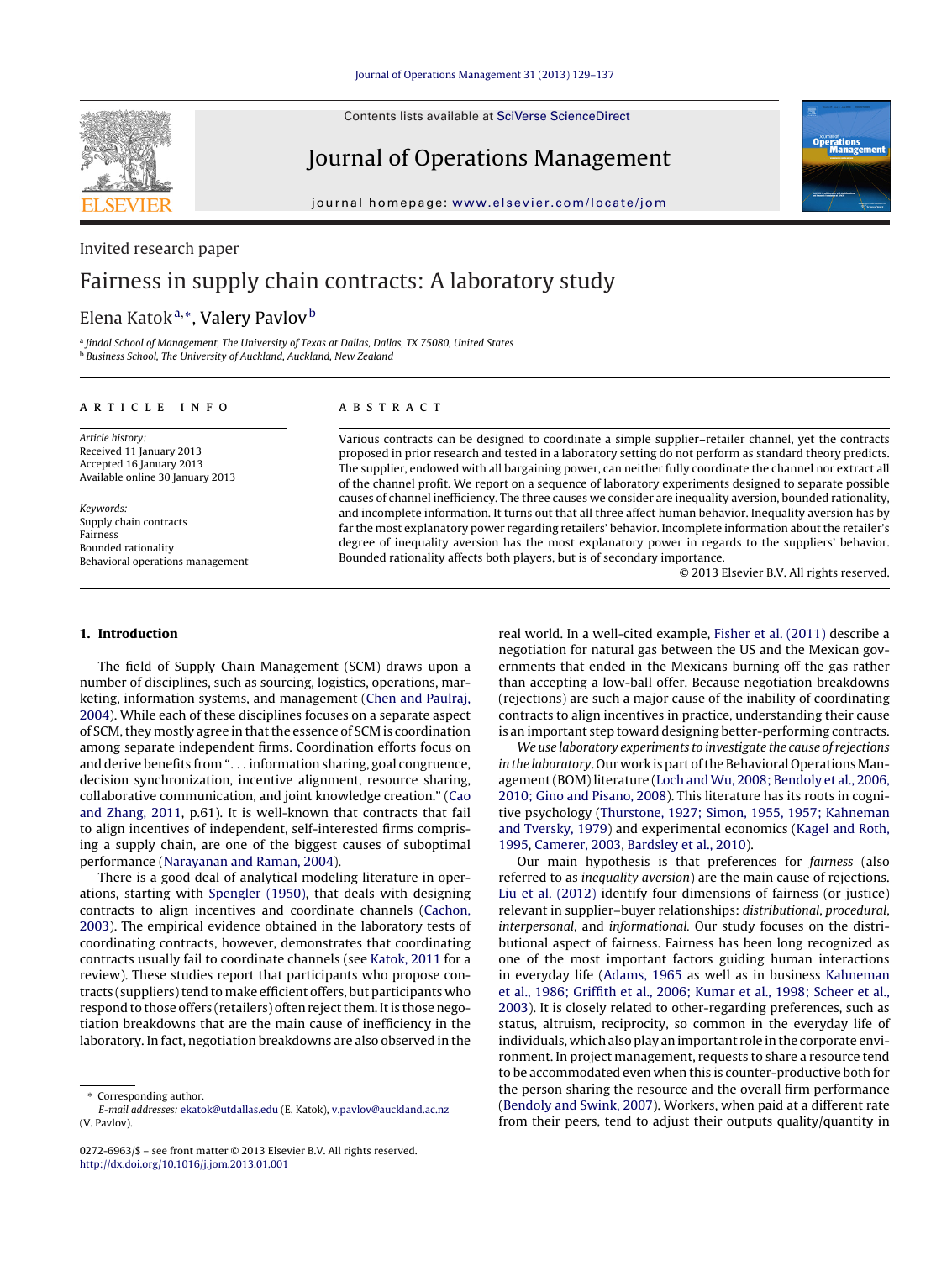a way that mitigates inequity between their pay and that of other workers [\(Goodman](#page--1-0) [and](#page--1-0) [Friedman,](#page--1-0) [1971\).](#page--1-0) In the automobile industry, punitive behavior is not uncommon toward a supply chain partner whose actions are perceived to be unfair ([Kumar](#page--1-0) et [al.,](#page--1-0) [1998\).](#page--1-0)

Two streams of BOM literature are most closely related to our work. The first stream investigates the role of other-regarding preferences, such as fairness, on the performance of the wholesaleprice contract. [Cui](#page--1-0) et [al.](#page--1-0) [\(2007\)](#page--1-0) develop a model in which both parties care about fairness in a bilateral monopoly setting with a supplier and a retailer, and characterize conditions under which the supplier can coordinate the channel using wholesale pricing. [Loch](#page--1-0) [and](#page--1-0) [Wu](#page--1-0) [\(2008\)](#page--1-0) report on a set of laboratory experiments that show that wholesale price contract fails to coordinate the channel even after participants have been primed for cooperation. [Katok](#page--1-0) et [al.](#page--1-0) [\(2012\)](#page--1-0) extend the [Cui](#page--1-0) et [al.](#page--1-0) [\(2007\)](#page--1-0) model to include incomplete information. [Ho](#page--1-0) et [al.](#page--1-0) [\(2012\)](#page--1-0) extend the model to a setting with multiple retailers and add peer-induced fairness.

The second literature stream investigates the performance of coordinating contracts. [Ho](#page--1-0) [and](#page--1-0) [Zhang](#page--1-0) [\(2008\)](#page--1-0) compare two mathematically equivalent contracts—two-part-tariff (TPT) and quantity discount contracts—and show that rejections are significantly higher under TPT. They show that a model that includes loss aversion can account for the reported treatment effect. [Haruvy](#page--1-0) et [al.](#page--1-0) [\(2012\)](#page--1-0) investigate the TPT contract under different bargaining protocols, and find that a richer bargaining environment improves efficiency. [Lim](#page--1-0) [and](#page--1-0) [Ho](#page--1-0) [\(2007\)](#page--1-0) study 2- and 3- block tariffs and find that 3-block tariffs perform better in the lab even though in theory they should not. They attribute the treatment effect to counterfactual payoffs.

Neither of the two streams of the BOM literature we mentioned above, however, directly investigates the cause of rejections. [Pavlov](#page--1-0) [and](#page--1-0) [Katok](#page--1-0) [\(2011\)](#page--1-0) develop a model of coordinating contracts with fairness preferences, and their major finding is that rejections result from incomplete information about fairness preferences. Intuitively, if the supplier knows the extent to which the retailer dislikes inequality, she can offer the retailer a contract that this retailer would (just barely) accept. However, if the supplier does not know the specific retailer's preferences, some (highly inequality averse) retailers will reject the optimal contract.

The research question we address in this paper is to what extent inequality aversion, incomplete information about inequality aversion of other players, and errors (caused by factors other than fairness and incomplete information about it), exist in a laboratory contracting setting, and how they affect contract performance. Specifically, we measure the relative importance of these three factors. The main challenge we face is that the extent to which people dislike inequality and are prone to errors is, in fact, their own private information; it is part of their personality. And while there may be ways to measure some of these individual attributes (with survey instruments and hypothetical experiments, for example) these measures may well be confounded when combined with having participants play the contracting game. Therefore, we take a radically different approach, and design a unique and innovative experiment to directly get at the issue of incomplete information and error-making.

The essence of our design is to start with a treatment with two human players, use the retailers' decisions in this treatment to model their inequality aversion and propensity to make errors, and then conduct a sequence of additional treatments with automated retailers programmed to behave like their human counterparts. In these additional treatments we manipulate the extent to which retailers are prone to make random errors and, most importantly, the amount of information the supplier has about the specific retailer with whom she is matched. Neither of these experimental manipulations is possible with human retailers, thus our design

provides a clean test that we use to separate and measure the effect of behavioral factors on contract performance.

In Section 2 we present the key aspects of the basic model and formulate the research hypotheses. Section [3](#page--1-0) details our experimental design and protocol. We present our results in Section [4,](#page--1-0) and conclude the paper with a summary and discussion in Section [5.](#page--1-0)

#### **2. Model and hypotheses**

#### 2.1. The basic setting with full rationality

We are studying a distribution channel with a single supplier who produces units at a constant production cost of  $c$  per unit, and a single retailer. The retailer faces a linear market demand  $q = A - p$ , where  $p$  is the retail price and  $A$  is a constant. The supplier proposes a contract to the retailer, and the retailer either rejects the offer, in which case both parties earn zero profit, or places an order for  $q$ units. Since the retailer faces deterministic demand and the product has no salvage value, we assume that the retailer's order will match the amount sold, given the retail price.

We say that the channel is centralized if the outcome in terms of units produced is the same as the outcome that would have resulted from a single decision maker maximizing the entire channel profit. The channel profit to be maximized in the centralized channel is

$$
\pi c = (p - c)q = ((A - q) - c)q.
$$
 (1)

The order quantity that maximizes this channel profit is  $q^* = (A - c)/2$ , yielding the optimal (first-best) channel profit of  $(A - c)^2/4$ .

If the channel is not centralized—the two firms optimize separately and independently—we consider a wholesale-price contract in which the retailer pays the supplier  $w$  per unit and the retailer determines the order amount  $q$ . The retailer maximizes his own profit by ordering  $q^*_{WP} = (A - w)/2$  which is lower than the firstbest order quantity  $q^*$  whenever  $w > c$ . The supplier must set the wholesale price so as to maximize his profit

$$
\pi_S = (w - c) q^*_{WP} = \left(\frac{(w - c)(A - w)}{4}\right) \tag{2}
$$

resulting in the profit-maximizing wholesale price  $w^*_{WP} =$  $(A + c)/2$ . This optimal wholesale-price contract (with profitmaximizing players) results in the supplier's profit of  $\pi_S^{WP}$  $(A-c)^2/8$ , the retailer's profit  $\pi_R^{WP} = (A-c)^2/16$ , and the total channel profit  $\pi_C^{WP} = 3(A - c)^2/16$ , representing the efficiency of only 75% relative to the first-best channel profit. This inefficiency of the wholesale price contract relative to the integrated system is known as double marginalization.

A variety of different contracts can solve the double marginalization problem. They all, in one way or another, induce the retailer to place the first best order. The supplier then extracts some of the channel profit from the retailer. The contract on which we focus is the minimum-order-quantity (MOQ) contract, in which the supplier proposes a per-unit wholesale price w and a minimum order quantity  $q_{\min}$ , and the retailer either rejects the contract or orders  $q \geq q_{\text{min}}$ . If we assume that both parties only care about maximizing their profits, the supplier should coordinate the channel by setting  $q_{\min}$  to the first-best order quantity  $q_{\min}^* = (A - c)/2$ , and then setting the wholesale price so as to extract the entire channel profit:  $w_{mod}^* = (A + c)/2.$ 

There is a significant amount of laboratory evidence that contracts designed to solve the double marginalization problem do not solve it successfully. It is worth pointing out that the analysis we summarized above, which we refer to as the standard theory, critically depends on three assumptions: